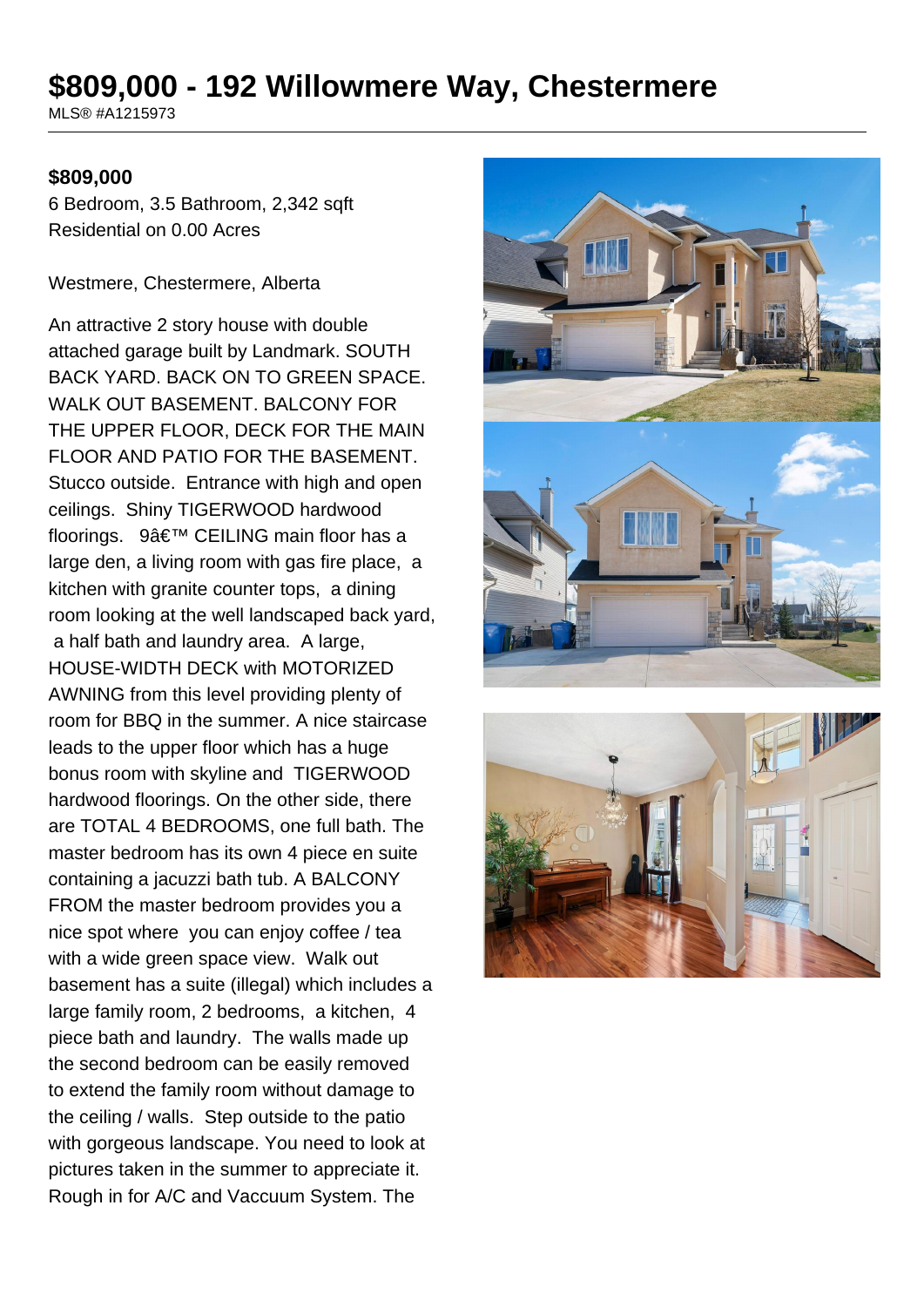house has been meticulously maintained, updated and artistically decorated. Close to school, shopping malls and easy access to 17 ave SE and high way 1 (16 Ave). Virtual Tour is set up for you to view on line or better yet, come to the house to feel it.

Built in 2007

#### **Essential Information**

| MLS@#                 | A1215973    |
|-----------------------|-------------|
| Price                 | \$809,000   |
| Bedrooms              | 6           |
| Bathrooms             | 3.5         |
| <b>Full Baths</b>     | 3           |
| Half Baths            | 1           |
| <b>Square Footage</b> | 2,342       |
| Lot SQFT              | 6,045       |
| <b>Year Built</b>     | 2007        |
| <b>Type</b>           | Residential |
| Sub-Type              | Detached    |
| <b>Style</b>          | 2 Storey    |
| Status                | Active      |

#### **Community Information**

| <b>Address</b>     | 192 Willowmere Way |
|--------------------|--------------------|
| Subdivision        | Westmere           |
| City               | Chestermere        |
| Province           | Alberta            |
| <b>Postal Code</b> | <b>T1X 0E2</b>     |

#### **Amenities**

| <b>Parking Spaces</b> |                        |
|-----------------------|------------------------|
| Parking               | Double Garage Attached |
| # of Garages          |                        |

#### **Interior**

| Goods Included |  |  | Ceiling Fan(s), French Door, Granite Counters, High Ceilings, No Animal |  |
|----------------|--|--|-------------------------------------------------------------------------|--|
|                |  |  | Home, No Smoking Home, Pantry, Skylight(s), Vaulted Ceiling(s),         |  |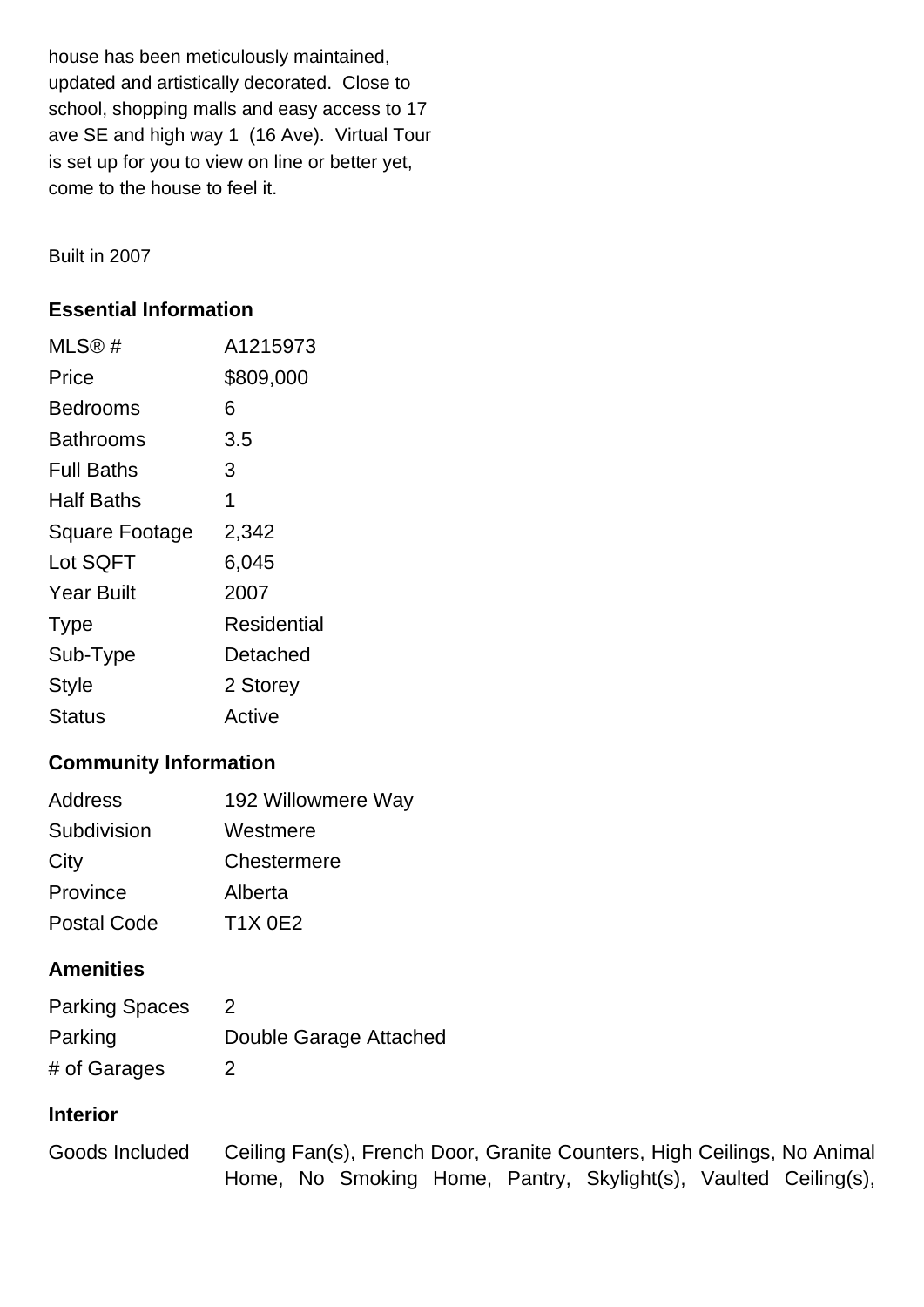|                             | Soaking Tub                                  |                                                  |  |  |  |  |                                                                 |
|-----------------------------|----------------------------------------------|--------------------------------------------------|--|--|--|--|-----------------------------------------------------------------|
| Appliances                  |                                              |                                                  |  |  |  |  | Dishwasher, Dryer, Garage Control(s), Range Hood, Refrigerator, |
|                             |                                              | Stove(s), Washer, Washer/Dryer, Window Coverings |  |  |  |  |                                                                 |
| Heating                     | <b>Forced Air</b>                            |                                                  |  |  |  |  |                                                                 |
| Cooling                     | <b>None</b>                                  |                                                  |  |  |  |  |                                                                 |
| <b>Has Basement</b>         | Yes                                          |                                                  |  |  |  |  |                                                                 |
| Fireplace                   | Yes                                          |                                                  |  |  |  |  |                                                                 |
| # of Fireplaces             | 2                                            |                                                  |  |  |  |  |                                                                 |
| <b>Fireplaces</b>           | Gas, Living Room, Mantle, Basement, Electric |                                                  |  |  |  |  |                                                                 |
| <b>Basement Development</b> | Suite, Walk-Out                              |                                                  |  |  |  |  |                                                                 |
| <b>Basement Type</b>        |                                              | Suite, Walk-Out                                  |  |  |  |  |                                                                 |
| <b>Flooring</b>             |                                              | Carpet, Ceramic Tile, Hardwood                   |  |  |  |  |                                                                 |
|                             |                                              |                                                  |  |  |  |  |                                                                 |

#### **Exterior**

| <b>Exterior Features</b> | Awning(s)                                                                   |
|--------------------------|-----------------------------------------------------------------------------|
| Lot Description          | Low Maintenance Landscape, Rectangular Lot, Backs on to Park/Green          |
|                          | Space                                                                       |
| Roof                     | <b>Asphalt Shingle</b>                                                      |
| Construction             | <b>Stucco</b>                                                               |
| Foundation               | <b>Poured Concrete</b>                                                      |
| <b>Front Exposure</b>    | N                                                                           |
| <b>Frontage Metres</b>   | 17.44M 57`3"                                                                |
| Site Influence           | Low Maintenance Landscape, Rectangular Lot, Backs on to Park/Green<br>Space |

## **Additional Information**

Zoning R-1

## **Room Dimensions**

| Den            | $117$ `7 x $10$ `5 |
|----------------|--------------------|
| Dining Room    | $9'10 \times 8'1$  |
| Kitchen        | 12`0 x 12`11       |
| Living Room    | $21'1 \times 13'3$ |
| Master Bedroom | $12$ 6 x 13 7      |
| Bedroom 2      | $9'4 \times 12'0$  |
| Bedroom 3      | $9'4 \times 11'6$  |
| Bedroom 4      | $8'10 \times 12'0$ |

# **Listing Details**